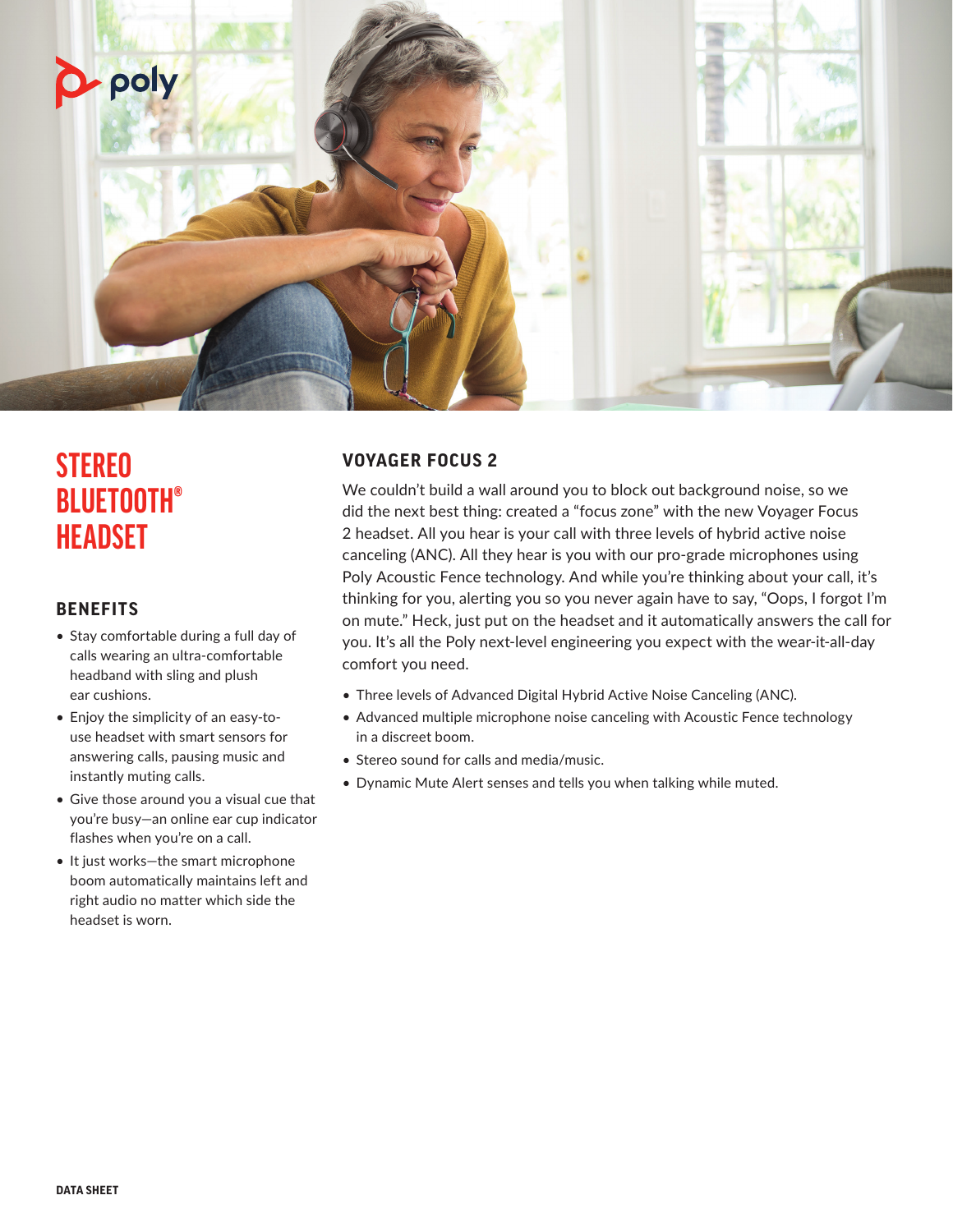# **VOYAGER FOCUS 2**





VOYAGER FOCUS 2 UC VOYAGER FOCUS 2 UC WITH CHARGE STAND



VOYAGER OFFICE BASE (Available as an accessory, sold separately)

# **SPECIFICATIONS**

#### **CONNECTS TO**

- Voyager Focus 2 UC: PC via included BT700 Bluetooth adapter or via USB cable; smartphone via Bluetooth
- Voyager Office base\*: PC via included USB-A or USB-C cable, desk phone via included cable.

#### **RECOMMENDED FOR**

- Voyager Focus 2 UC: Professionals on calls all day in noisy home or office environments
- Voyager Office base\*: Professionals that want to connect their Voyager Focus 2 or Voyager 4300 UC Series headset to a desk phone

#### **WIRELESS**

- Bluetooth v5.1
- Class 1
- Multipoint connectivity, headset connects to two devices at the same time, remembers up to 8 devices
- Supported Bluetooth profiles - A2DP, AVRCP, HSP, HFP
- Range
- Voyager Focus 2 UC: up to 50 m/164 ft
- Voyager Office base: up to 91 m/300 ft

## **WIRED**

• Connect to PC via included micro USB cable with audio over USB mode

# **BATTERY**

- Battery Capacity: 560mAh
- Battery Type: lithium ion
- Talk time:
	- Up to 25 hours (ANC and online indicator off)\*\*
	- Up to 20 hours (ANC on and online indicator off)\*\*
	- Up to 18 hours (ANC off and online indicator on, default setting)
	- Up to 16 hours (ANC on and online indicator on, default setting)
- Listening Time:
	- Up to 40 hours (ANC off)
	- Up to 24 hours (ANC on)
- Charge time: 2 hours for a full charge
- Standby time: up to 30 days

## **RECEIVE FREQUENCY RESPONSE**

• Dynamic EQ optimized for PC wideband voice telephony up to 7 kHz or for multimedia 20 Hz to 20 kHz

## **ANC TECHNOLOGY**

• Digital Hybrid ANC using two digital MEMS microphones and 2 analog ECM microphones with three user settings (Off/low/high)

## **SMART SENSORS**

• Answer calls by simply putting on the headset, mute by taking the headset off and pause/resume music

## **HEARING PROTECTION**

• SoundGuard DIGITAL: G616 support limits the level to 102 dBSPL; Timeweighted average prevents average daily noise exposure from exceeding 85dBA\*\*\*

# **MICROPHONE AND TECHNOLOGY**

- Discrete noise canceling boom with Acoustic Fence technology to Microsoft Teams Open Office Premium microphone
- Smart discrete microphone boom: wear on either side and maintain location of R/L stereo. Rotate boom up to mute and down to unmute

## **HEADSET CONTROLS AND LIGHTS**

- Call answer/end, mute, volume +/-, power on/off/pairing, ANC: Off, low, high
- Online Indicator Two LED indicators on speaker housing shows in a call status

## **HEADSET BASE CONTROLS**

- Voyager Focus 2 UC with Charge Stand: Desk charger only
- Voyager Office base\*: Desk phone, softphone selector button; Microsoft Teams button (Microsoft Teams version only); and desk phone configuration, transmit and receive adjustment

## **HEADSET WEIGHT**

• 175 g/.38 lbs